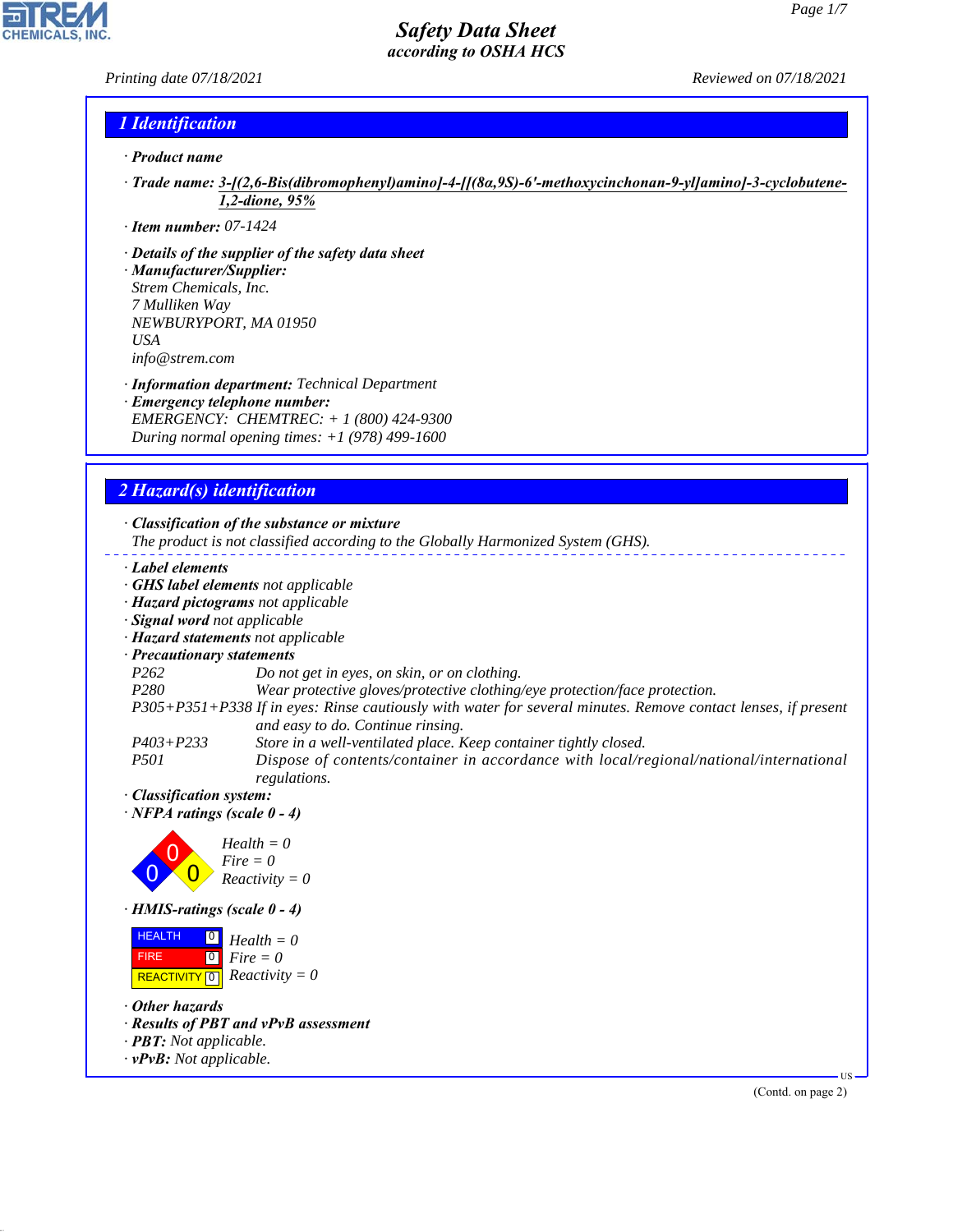

*Printing date 07/18/2021 Reviewed on 07/18/2021*

*Trade name: 3-[(2,6-Bis(dibromophenyl)amino]-4-[[(8α,9S)-6'-methoxycinchonan-9-yl]amino]-3-cyclobutene-1,2 dione, 95%*

(Contd. of page 1)

### *3 Composition/information on ingredients*

- *· Chemical characterization: Mixtures*
- *· Description: Mixture of the substances listed below with nonhazardous additions.*

*· Dangerous components: not applicable*

#### *4 First-aid measures*

- *· Description of first aid measures*
- *· General information: No special measures required.*
- *· After inhalation: Supply fresh air; consult doctor in case of complaints.*
- *· After skin contact: Generally the product does not irritate the skin.*
- *· After eye contact: Rinse opened eye for several minutes under running water. Then consult a doctor.*
- *· After swallowing: If symptoms persist consult doctor.*
- *· Information for doctor:*
- *· Most important symptoms and effects, both acute and delayed No further relevant information available.*
- *· Indication of any immediate medical attention and special treatment needed*
- *No further relevant information available.*

### *5 Fire-fighting measures*

- *· Extinguishing media*
- *· Suitable extinguishing agents: Use fire fighting measures that suit the environment.*
- *· Special hazards arising from the substance or mixture No further relevant information available.*
- *· Advice for firefighters*
- *· Protective equipment: No special measures required.*

#### *6 Accidental release measures*

- *· Personal precautions, protective equipment and emergency procedures Not required.*
- *· Environmental precautions: No special measures required. · Methods and material for containment and cleaning up:*
- *Dispose contaminated material as waste according to item 13.*
- *· Reference to other sections*

*See Section 7 for information on safe handling.*

- *See Section 8 for information on personal protection equipment.*
- *See Section 13 for disposal information.*
- *· Protective Action Criteria for Chemicals*

#### *· PAC-1:*

*None of the ingredients is listed.*

*· PAC-2:*

*None of the ingredients is listed.*

*· PAC-3:*

44.1.1

*None of the ingredients is listed.*

(Contd. on page 3)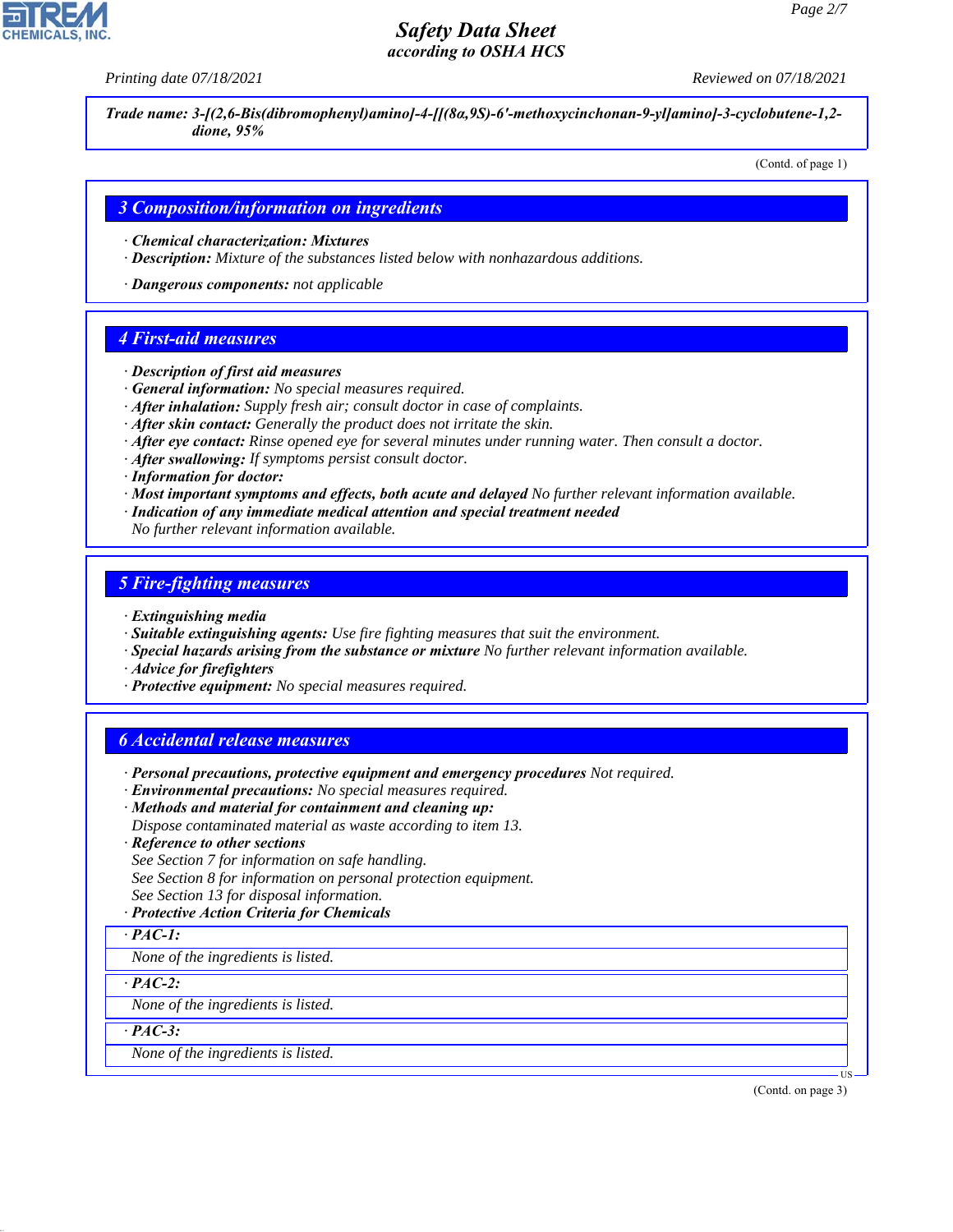*Printing date 07/18/2021 Reviewed on 07/18/2021*

*Trade name: 3-[(2,6-Bis(dibromophenyl)amino]-4-[[(8α,9S)-6'-methoxycinchonan-9-yl]amino]-3-cyclobutene-1,2 dione, 95%*

(Contd. of page 2)

## *7 Handling and storage*

- *· Handling:*
- *· Precautions for safe handling No special measures required.*
- *· Information about protection against explosions and fires: No special measures required.*
- *· Conditions for safe storage, including any incompatibilities*
- *· Storage:*
- *· Requirements to be met by storerooms and receptacles: No special requirements.*
- *· Information about storage in one common storage facility: Not required.*
- *· Further information about storage conditions: None.*
- *· Specific end use(s) No further relevant information available.*

#### *8 Exposure controls/personal protection*

- *· Additional information about design of technical systems: No further data; see item 7.*
- *· Control parameters*
- *· Components with limit values that require monitoring at the workplace:*
- *The product does not contain any relevant quantities of materials with critical values that have to be monitored at the workplace.*
- *· Additional information: The lists that were valid during the creation were used as basis.*
- *· Exposure controls*
- *· Personal protective equipment:*
- *· General protective and hygienic measures:*
- *The usual precautionary measures for handling chemicals should be followed.*
- *· Breathing equipment: Not required.*
- *· Protection of hands:*



44.1.1

\_S*Protective gloves*

*The glove material has to be impermeable and resistant to the product/ the substance/ the preparation. Due to missing tests no recommendation to the glove material can be given for the product/ the preparation/ the chemical mixture.*

*Selection of the glove material on consideration of the penetration times, rates of diffusion and the degradation · Material of gloves*

*The selection of the suitable gloves does not only depend on the material, but also on further marks of quality and varies from manufacturer to manufacturer. As the product is a preparation of several substances, the resistance of the glove material can not be calculated in advance and has therefore to be checked prior to the application. · Penetration time of glove material*

*The exact break through time has to be found out by the manufacturer of the protective gloves and has to be observed.*

*· Eye protection: Safety glasses*

(Contd. on page 4)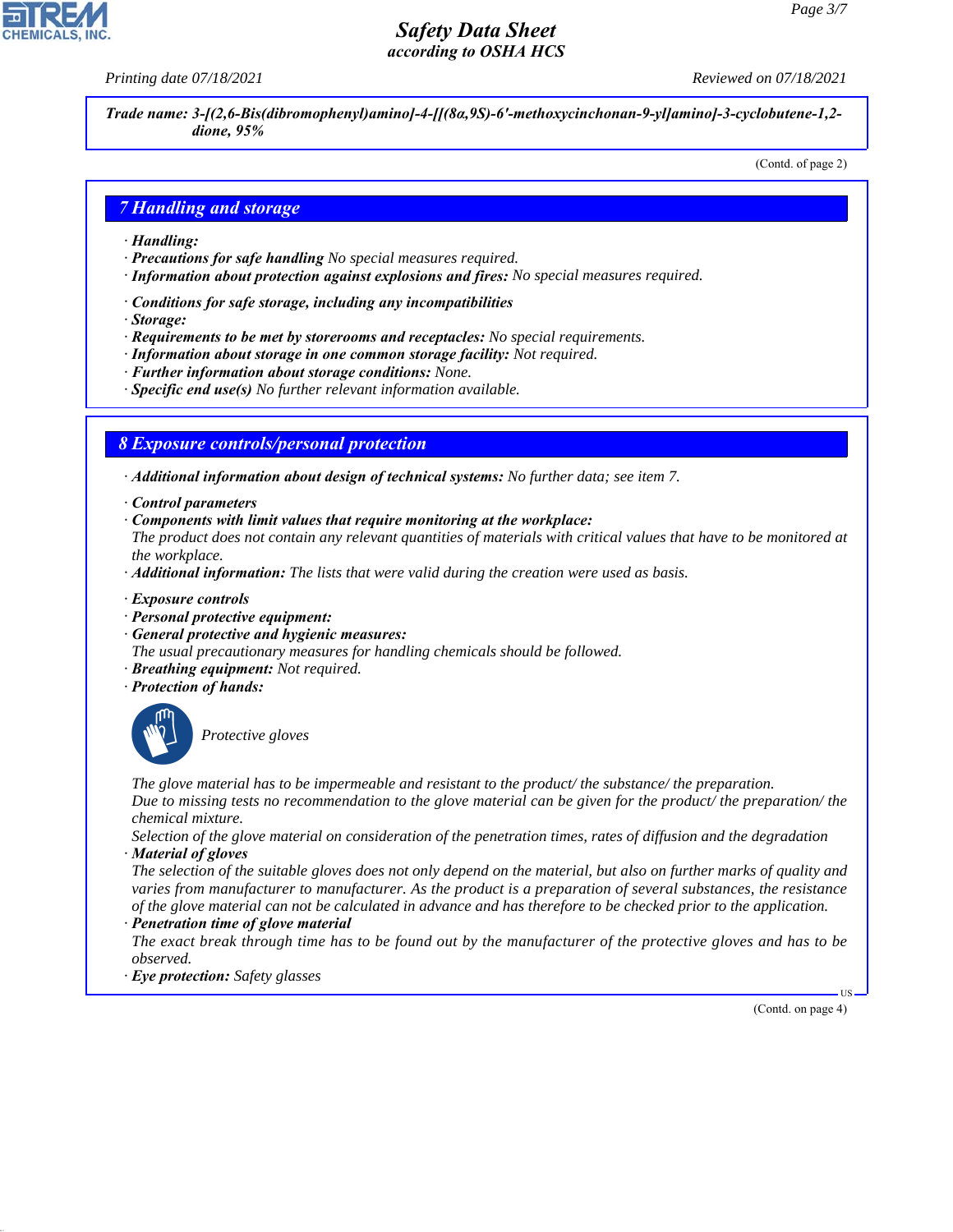

*Printing date 07/18/2021 Reviewed on 07/18/2021*

*Trade name: 3-[(2,6-Bis(dibromophenyl)amino]-4-[[(8α,9S)-6'-methoxycinchonan-9-yl]amino]-3-cyclobutene-1,2 dione, 95%*

(Contd. of page 3)

| <b>9 Physical and chemical properties</b>                  |                                                         |  |  |  |
|------------------------------------------------------------|---------------------------------------------------------|--|--|--|
|                                                            | · Information on basic physical and chemical properties |  |  |  |
| · General Information                                      |                                                         |  |  |  |
| $\cdot$ Appearance:                                        |                                                         |  |  |  |
| Form:                                                      | Powder                                                  |  |  |  |
| Color:                                                     | Whitish                                                 |  |  |  |
| Odor:                                                      | Characteristic                                          |  |  |  |
| · Odor threshold:                                          | Not determined.                                         |  |  |  |
| $\cdot$ pH-value:                                          | Not applicable.                                         |  |  |  |
| · Change in condition                                      |                                                         |  |  |  |
| <b>Melting point/Melting range:</b>                        | Undetermined.                                           |  |  |  |
| <b>Boiling point/Boiling range:</b>                        | Undetermined.                                           |  |  |  |
| · Flash point:                                             | Not applicable.                                         |  |  |  |
| · Flammability (solid, gaseous):                           | Product is not flammable                                |  |  |  |
| · Ignition temperature:                                    |                                                         |  |  |  |
| <b>Decomposition temperature:</b>                          | Not determined.                                         |  |  |  |
| · Auto igniting:                                           | Product is not selfigniting.                            |  |  |  |
| · Danger of explosion:                                     | Product does not present an explosion hazard.           |  |  |  |
| · Explosion limits:                                        |                                                         |  |  |  |
| Lower:                                                     | Not determined.                                         |  |  |  |
| <b>Upper:</b>                                              | Not determined.                                         |  |  |  |
| · Vapor pressure:                                          | Not applicable.                                         |  |  |  |
| · Density:                                                 | Not determined.                                         |  |  |  |
| · Relative density                                         | Not determined.                                         |  |  |  |
| · Vapor density                                            | Not applicable.                                         |  |  |  |
| $\cdot$ Evaporation rate                                   | Not applicable.                                         |  |  |  |
| · Solubility in / Miscibility with                         |                                                         |  |  |  |
| Water:                                                     | Insoluble.                                              |  |  |  |
| · Partition coefficient (n-octanol/water): Not determined. |                                                         |  |  |  |
| · Viscosity:                                               |                                                         |  |  |  |
| Dynamic:                                                   | Not applicable.                                         |  |  |  |
| Kinematic:                                                 | Not applicable.                                         |  |  |  |
| · Solvent content:                                         |                                                         |  |  |  |
| Organic solvents:                                          | $0.0\%$                                                 |  |  |  |
| <b>VOC</b> content:                                        | 0.0 g/l / 0.00 lb/gl                                    |  |  |  |
| Other information                                          | No further relevant information available.              |  |  |  |

# *10 Stability and reactivity*

*· Reactivity No further relevant information available.*

*· Chemical stability*

44.1.1

*· Thermal decomposition / conditions to be avoided: No decomposition if used according to specifications.*

*· Possibility of hazardous reactions No dangerous reactions known.*

(Contd. on page 5)

US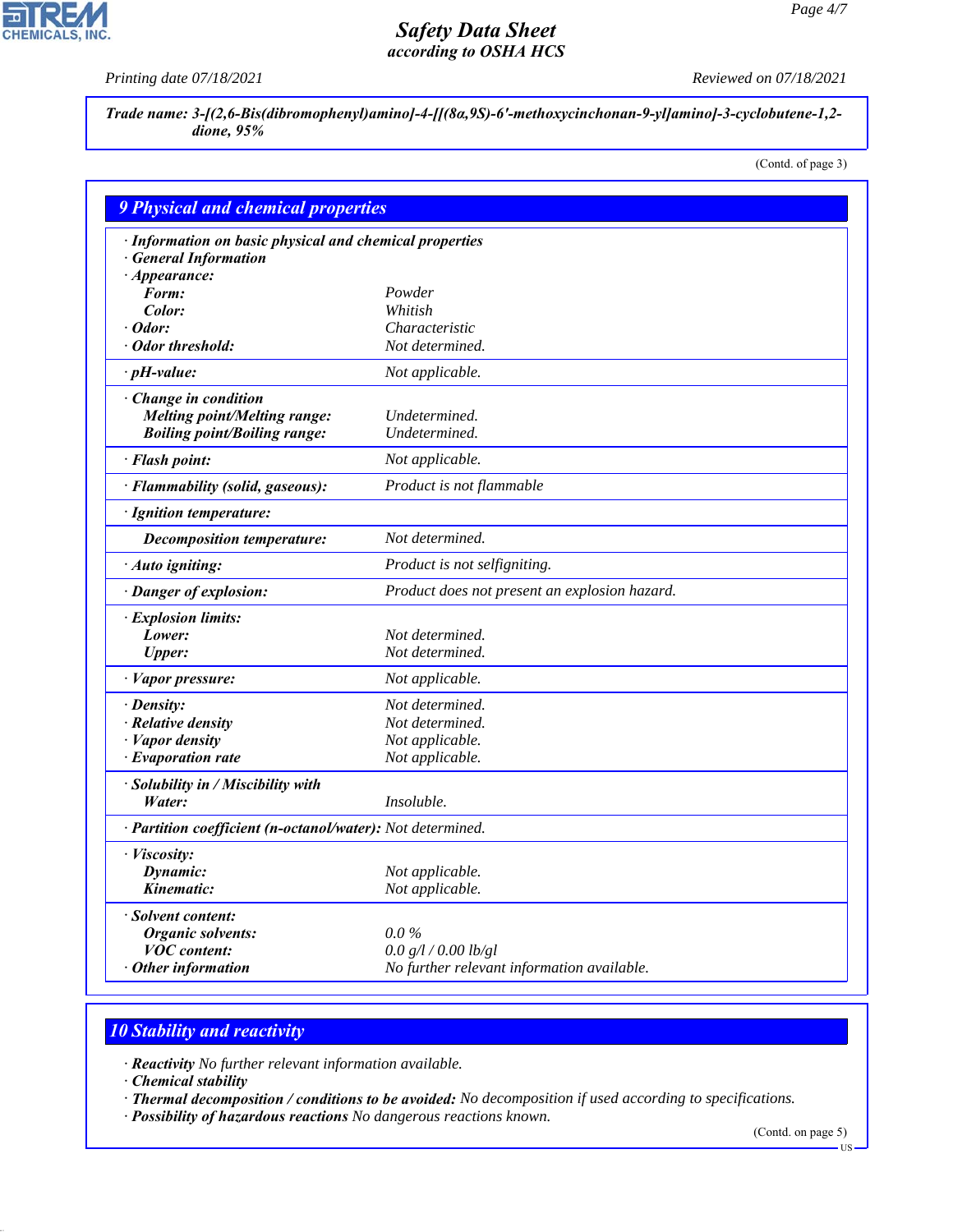*Printing date 07/18/2021 Reviewed on 07/18/2021*

*Trade name: 3-[(2,6-Bis(dibromophenyl)amino]-4-[[(8α,9S)-6'-methoxycinchonan-9-yl]amino]-3-cyclobutene-1,2 dione, 95%*

(Contd. of page 4)

- *· Conditions to avoid No further relevant information available.*
- *· Incompatible materials: No further relevant information available.*
- *· Hazardous decomposition products: No dangerous decomposition products known.*

## *11 Toxicological information*

- *· Information on toxicological effects*
- *· Acute toxicity:*
- *· Primary irritant effect:*
- *· on the skin: No irritant effect.*
- *· on the eye: No irritating effect.*
- *· Sensitization: No sensitizing effects known.*
- *· Additional toxicological information:*

*The product is not subject to classification according to internally approved calculation methods for preparations:*

*When used and handled according to specifications, the product does not have any harmful effects according to our experience and the information provided to us.*

*· Carcinogenic categories*

*· IARC (International Agency for Research on Cancer)*

*None of the ingredients is listed.*

#### *· NTP (National Toxicology Program)*

*None of the ingredients is listed.*

#### *· OSHA-Ca (Occupational Safety & Health Administration)*

*None of the ingredients is listed.*

# *12 Ecological information*

- *· Toxicity*
- *· Aquatic toxicity: No further relevant information available.*
- *· Persistence and degradability No further relevant information available.*
- *· Behavior in environmental systems:*
- *· Bioaccumulative potential No further relevant information available.*
- *· Mobility in soil No further relevant information available.*
- *· Additional ecological information:*
- *· General notes: Not known to be hazardous to water.*
- *· Results of PBT and vPvB assessment*
- *· PBT: Not applicable.*
- *· vPvB: Not applicable.*
- *· Other adverse effects No further relevant information available.*

# *13 Disposal considerations*

*· Waste treatment methods*

44.1.1

*· Recommendation: Disposal must be made according to official regulations.*

(Contd. on page 6)

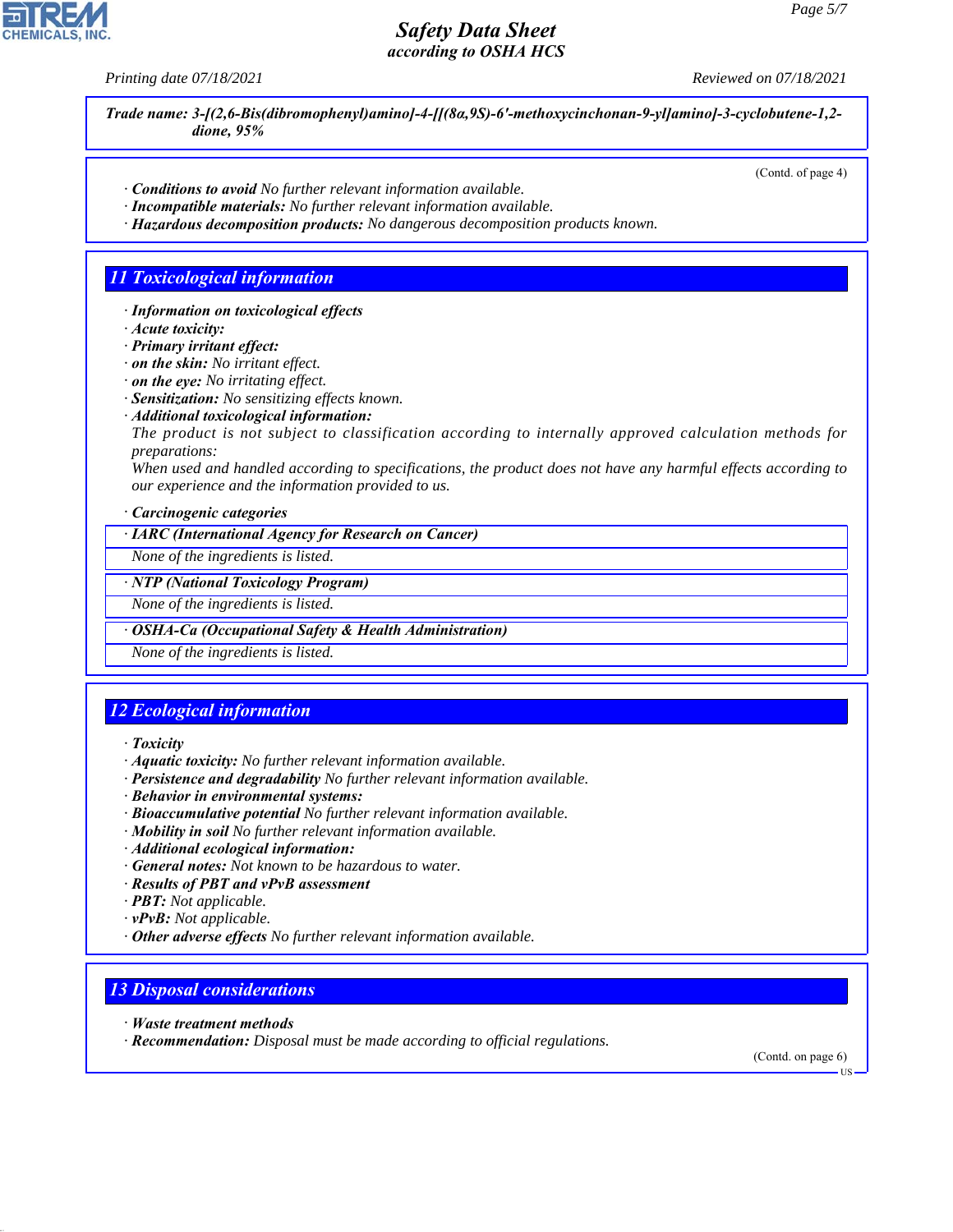*Printing date 07/18/2021 Reviewed on 07/18/2021*

*Trade name: 3-[(2,6-Bis(dibromophenyl)amino]-4-[[(8α,9S)-6'-methoxycinchonan-9-yl]amino]-3-cyclobutene-1,2 dione, 95%*

(Contd. of page 5)

*· Uncleaned packagings:*

*· Recommendation: Disposal must be made according to official regulations.*

| <b>14 Transport information</b>                                                     |                 |  |
|-------------------------------------------------------------------------------------|-----------------|--|
| ⋅ UN-Number<br>· DOT, ADN, IMDG, IATA                                               | not regulated   |  |
| · UN proper shipping name<br>· DOT, ADN, IMDG, IATA                                 | not regulated   |  |
| · Transport hazard class(es)                                                        |                 |  |
| · DOT, ADN, IMDG, IATA<br>· Class                                                   | not regulated   |  |
| · Packing group<br>· DOT, IMDG, IATA                                                | not regulated   |  |
| · Environmental hazards:                                                            | Not applicable. |  |
| · Special precautions for user                                                      | Not applicable. |  |
| · Transport in bulk according to Annex II of<br><b>MARPOL73/78 and the IBC Code</b> | Not applicable. |  |
| · UN "Model Regulation":                                                            | not regulated   |  |

# *15 Regulatory information*

*· Safety, health and environmental regulations/legislation specific for the substance or mixture · Sara*

*· Section 355 (extremely hazardous substances):*

*None of the ingredients is listed.*

*· Section 313 (Specific toxic chemical listings):*

*None of the ingredients is listed.*

*· TSCA (Toxic Substances Control Act):*

*None of the ingredients is listed.*

*· Proposition 65*

44.1.1

*· Chemicals known to cause cancer:*

*None of the ingredients is listed.*

*· Chemicals known to cause reproductive toxicity for females:*

*None of the ingredients is listed.*

*· Chemicals known to cause reproductive toxicity for males:*

*None of the ingredients is listed.*

*· Chemicals known to cause developmental toxicity:*

*None of the ingredients is listed.*

(Contd. on page 7)



US